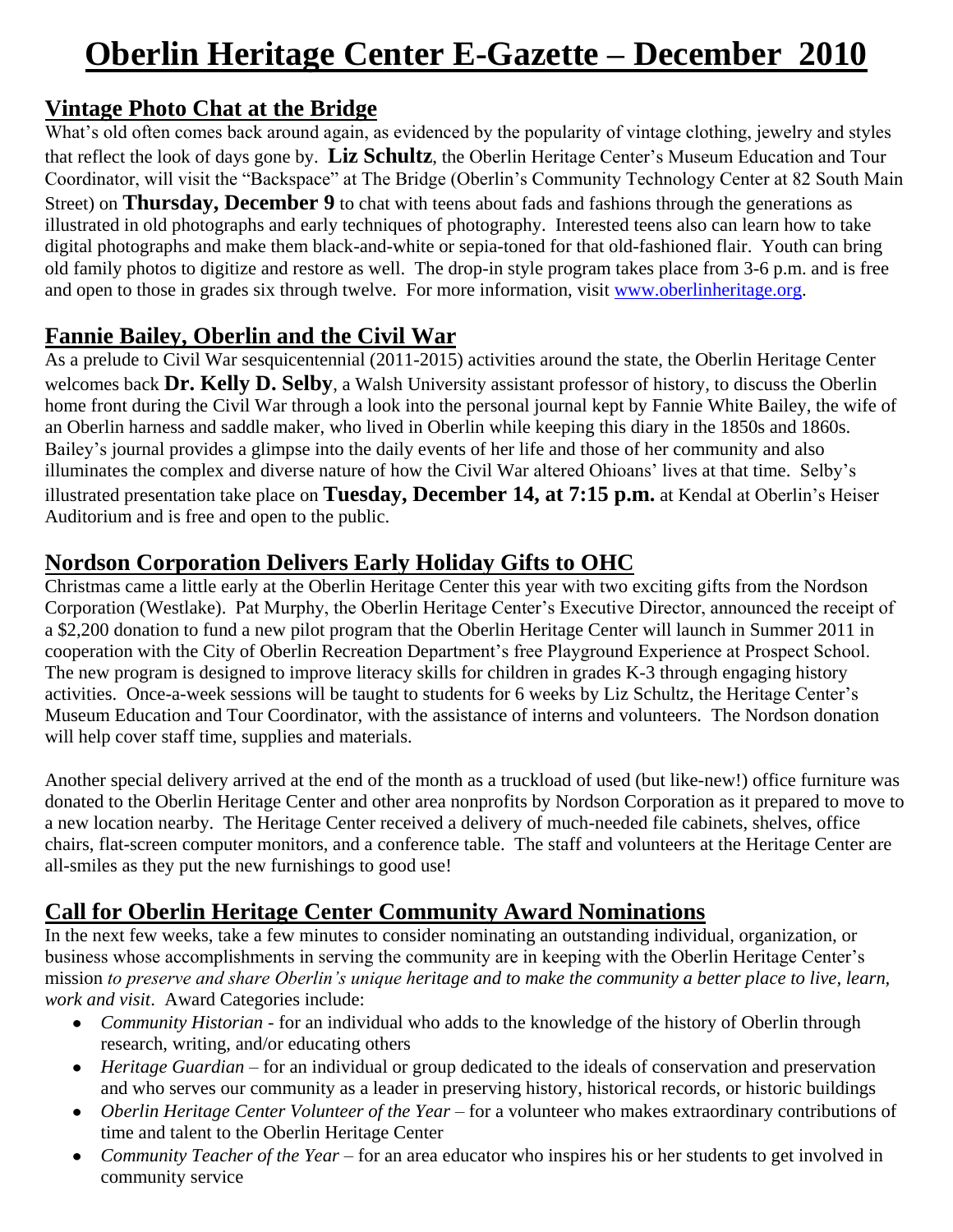*History Teacher of the Year* – for an area educator who inspires his or her students to learn more about history

Anyone may submit a nomination by **February 1, 2011**. You may click [here](http://www.oberlinheritage.org/files/whatsnew/attachments/Awards_Brochure_2011.pdf) for an entry form or visit the "What's New" sidebar at [www.oberlinheritage.org.](http://www.oberlinheritage.org/) Award winners will be announced and saluted at the Oberlin Heritage Center's Annual Meeting on April 6, 2011.

## **Holiday Shopping at the Oberlin Heritage Center Museum Store**

Looking for something different for the people on your gift list this holiday season? The Oberlin Heritage Center's Museum Store has a great selection of unique gift items for adults and children alike. The elegant blue tiles inspired by Julia Monroe's parlor décor make a decorative or practical gift. Order an engraved century-old brick for our Heritage Trail in honor of someone you love or to mark a special occasion for someone on your holiday gift list. Give the gift of an Oberlin Heritage Center membership to the person who likes being part of a good thing. Wrap up an Apollo Theater tee-shirt, a deck of historic Oberlin playing cards, or a one-of-a-kind piece of Jean Simon's exquisite hand-made jewelry and see the smiles come out this holiday season. From a wide selection of books on Oberlin history to a fun display of old-fashioned wood toys, you'll find something for everyone at Oberlin Heritage Center's Museum Store! Visit Tuesday through Saturday, 10 a.m. to 3 p.m., or shop online at [www.oberlinheritage.org.](http://www.oberlinheritage.org/) Remember, Heritage Center members receive a 10% discount in the Museum Store.

#### **Annual Fund Update**

The Oberlin Heritage Center depends upon the generosity of caring people from throughout the country to preserve and maintain Oberlin's history and historic sites and to support our educational programs. The Oberlin Heritage Center has received \$29,000 for general operating support through the contributions of more than 250 donors to this year's Annual Fund campaign. We are grateful for this outpouring of support which is extremely helpful in a very lean year. We hope to raise at least \$35,000 by the end of the year. Please help to whatever degree you are able by making a secure contribution to the Annual Fund [online](https://secure.oberlinheritage.org/donation.shtml) or by [downloading](http://www.oberlinheritage.org/cms/files/File/makeagift.pdf) a donation form and mailing your gift to the Oberlin Heritage Center by December 31, 2010. Each and every donation is needed and very much appreciated!

## **Pat Murphy Honored as a Lorain County "Woman Of Influence"**

Congratulations to Oberlin Heritage Center Executive Director, **Pat Murphy**, who was among those recognized as Lorain County "Women of Influence" during the Women's Leadership Lunchbox Series, hosted by Leadership Lorain County on November 17. Other honorees included **Claudia Jones** (Retired Development Officer for Oberlin College and an active community volunteer and member of the Oberlin Heritage Center!), Jeanine Donaldson (Executive Director YWCA Elyria and a community activist), Joan Lowry (Retired radio and TV commentator and reporter and a community volunteer), Angie Martinez (Hispanic Community Liaison for Lorain County Children's Services and a Hispanic community activist), Jane Spiegelberg (Retired clinical psychologist and associate director of The Nord Center and a community volunteer) and Gail Stumphauzer (CEO of Leadership Lorain County and a community volunteer). Applause, applause to all who work hard to enhance and encourage the good things happening in our communities!

#### **Oberlin"s Martin Luther King Monument Inspires North Carolina Community Memorial**

The City of Sanford, North Carolina, located in the geographic heart of the state, recently announced the completion of a memorial to Martin Luther King, Jr. that was inspired by Oberlin's own Martin Luther King monument, designed in the mid-1980s by Oberlin College Emeritus Professor of Art and Oberlin Heritage Center Life Member, **Paul Arnold**. After doing some research and learning about the City of Oberlin's MLK marker, Sanford officials contacted the Oberlin Heritage Center to receive more information about the local landmark, and also talked with Professor Arnold who gave permission for a similar design to be erected in the City of Sanford. The Sanford memorial will be dedicated before the end of the year. Check out the [photos](http://www.flickr.com/photos/oberlinheritagecenter/) on the Oberlin Heritage Center's Flickr pages [\(www.oberlinheritage.org\)](http://www.oberlinheritage.org/) to see the strong resemblance between the two monuments.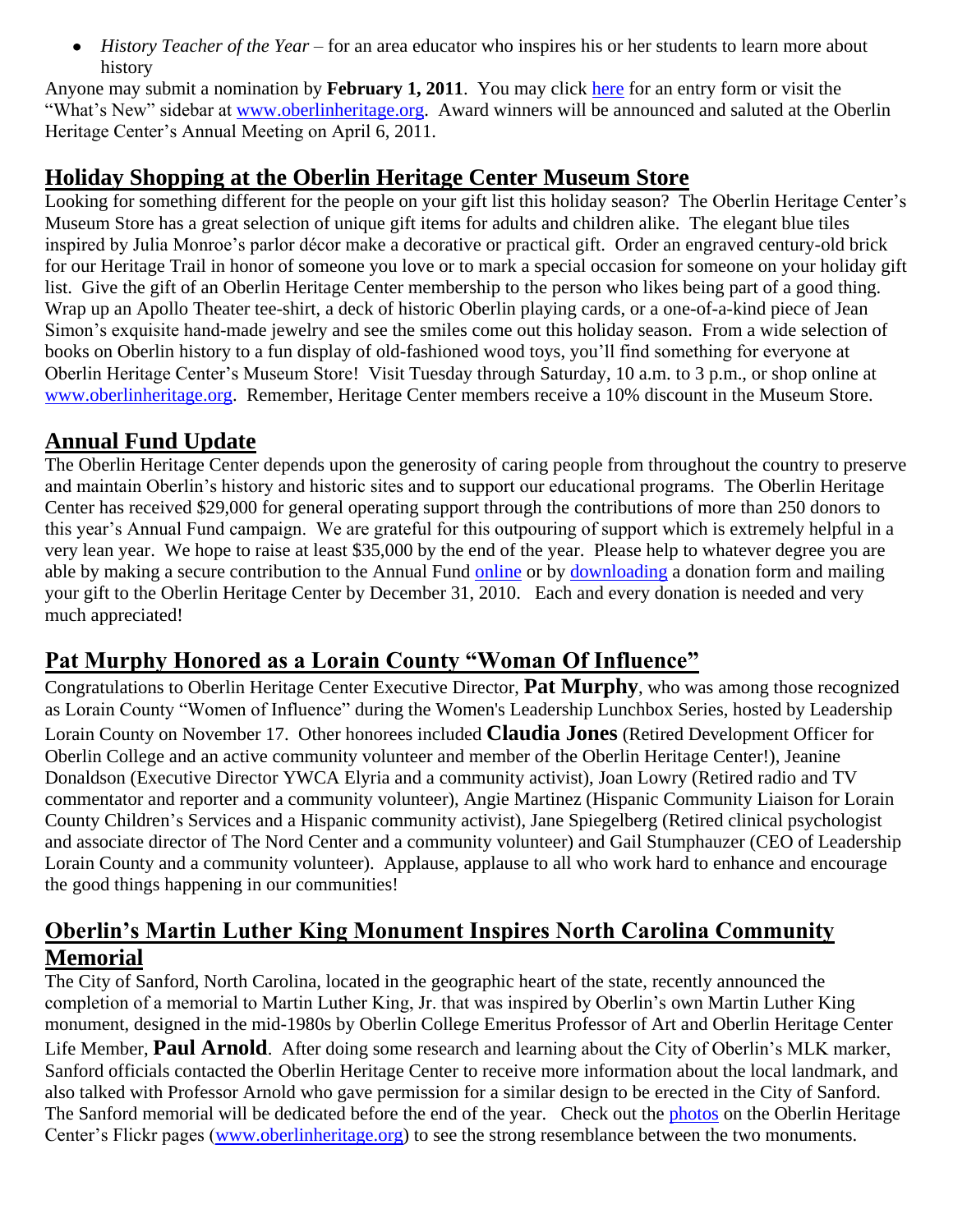## *Cincinnati Magazine* **Names Oberlin a Top Ten Cool College Town**

The October 2010 edition of *Cincinnati Magazine* feature on "Legends of the Fall" includes a visit to Oberlin and a tip of the hat to the **Oberlin Heritage Center** as a great place for history buffs to explore ("where you can learn about Oberlin's involvement in everything from the Boxer Rebellion to the aluminum industry"). Bravo to Oberlin Heritage Center business members, the **Oberlin Inn** and the **Hallauer House Bed and Breakfast** who also were mentioned in this spotlight on communities with "culture, charm and character." For a copy of the article, e-mail [members@oberlinheritage.org.](mailto:members@oberlinheritage.org)

## **Oberlin Memories of World War II Program Script Available**

The Oral History program hosted by the Oberlin Heritage Center last month at Kendal at Oberlin attracted one of the largest crowds ever and sparked many personal recollections from those in attendance. If you would like to read the script from the program, which includes excerpts from Oberlin Heritage Center oral history interviews, you can receive a copy via e-mail by contacting [members@oberlinheritage.org.](mailto:members@oberlinheritage.org)

## **Happy Holidays to All Our Readers**

The Oberlin Heritage Center Board, staff and volunteers wish all of you a very happy holiday season. Enjoy this fun Christmas tidbit from Robert S. Fletcher's, *A History of Oberlin College: From Its Foundation Through the Civil War (Vol. 1):* "**Apparently, it was the Episcopalians who introduced into Oberlin the celebration of Christmas. As late as 1863 most Oberlinites looked upon it as "a sort of heathen institution" and treated December 25 exactly like any other day. In 1866, however, Christmas services were held at Christ Church, and the merchants rejoiced in much buying of presents**."

### **Also of Interest**

Oberlin Heritage Center member and award-winning program presenter, **William Loren Katz**, appears in an interview on National Public Radio in celebration of Native American History Month, which will be broadcast Wednesday, December 1 (various times). After the interview airs, you may retrieve this segment of "Tell Me More" by going to [www.npr.org/tellmemore.](http://www.npr.org/tellmemore) The Oberlin Heritage Center received the History Outreach Excellence Award from the Ohio Association of Historical Societies and Museums (OAHSM) for William L. Katz's lectures on Black Indians in 2008.

Applications are now open for **2011 Summer Seminars in American History** sponsored by the Gilder Lehrman Institute. K-12 history, social studies and English teachers are invited to apply. Taught by renowned historians on college campuses in the U.S. and the U.K., these one-week seminars give educators the opportunity to deepen their knowledge of topics in American history – while gaining practical resources and strategies to take back to their classrooms. Apply by February 1, 2011. For more information, click [here](http://www.gilderlehrman.org/education/seminar_overview.php) or visit [www.gilderlehrman.org.](http://www.gilderlehrman.org/)

**The Gilder Lehrman Institute of American History** also offers more than 100 lectures presented by eminent historians discussing major topics in American History. Audio podcasts are available for free, simply by registering and signing in on the Gilder Lehrman website. Topic categories include The Founding Era, Civil War Era, Abraham Lincoln, Early Twentieth Century, and 1945-Present. For a full list of available podcasts, click [here](http://www.gilderlehrman.org/historians/podcasts/) or visit [www.gilderlehrman.org.](http://www.gilderlehrman.org/)

#### **Mercy Allen Hospital Auxiliary"s Holiday Home Tour** takes place from **1-5 p.m. on Sunday,**

**December 5** and just happens to feature the homes of four Oberlin Heritage Center members! Enjoy the historic charm of an 1880s Italianate brick home alongside the simple grace of some of the most modern and efficient homes in Oberlin. Tickets are \$10 and are available at Carlyle Gift & Flower Shop, Herrick Jewelry and Picket Fence Gift Shop at the hospital, and also will be sold the day of the tour at the hospital (200 West Lorain Street).

#### *Please share this information by forwarding this e-mail to a friend.*

*To subscribe to the E-Gazette, visit [www.oberlinheritage.org](http://www.oberlinheritage.org/) or send an email to members@oberlinheritage.org.*